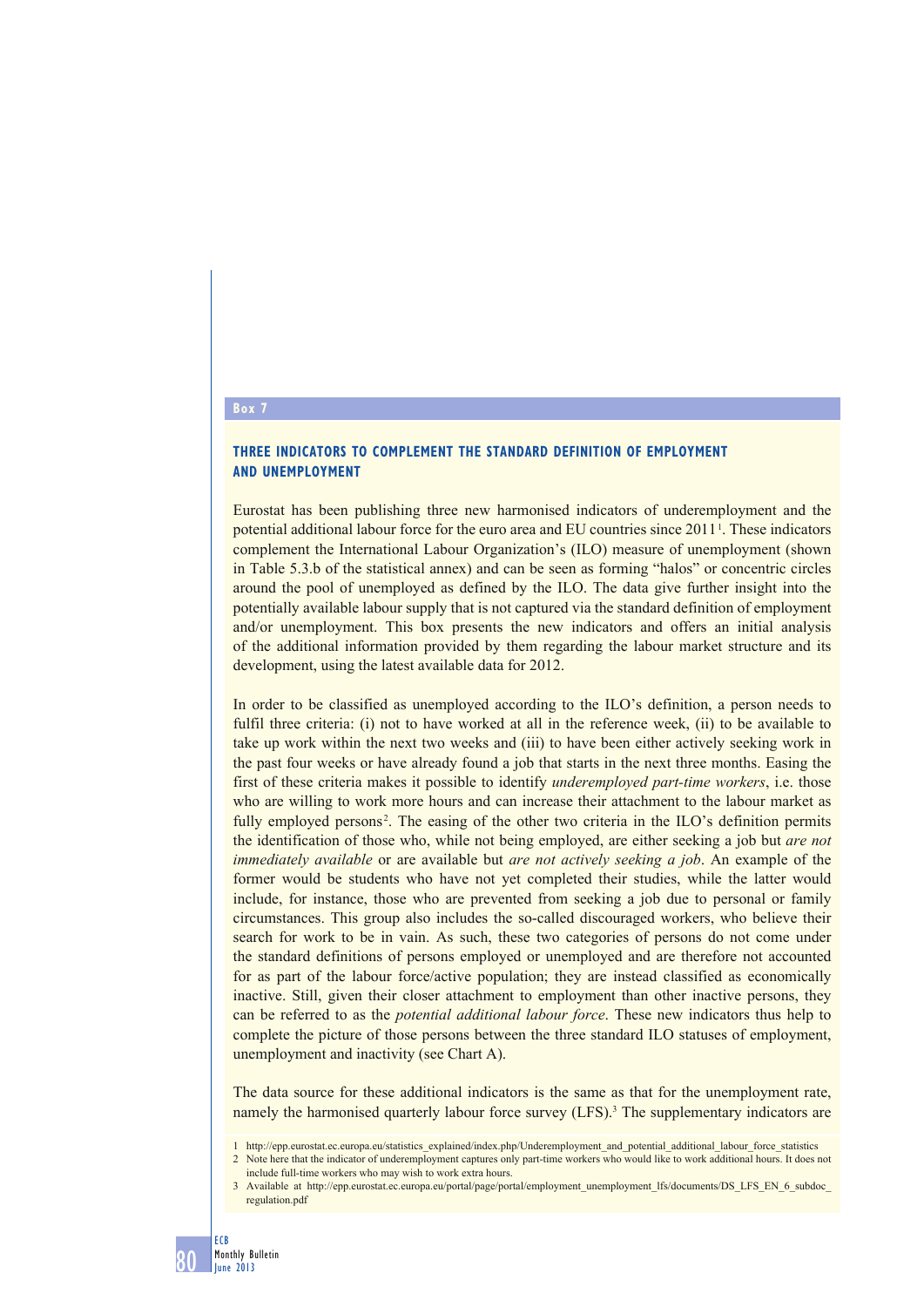### **ECONOMIC AND MONETARY DEVELOPMENTS**

Output, demand and the labour market



Source: Eurostat.<br>Note: The three supplementary indicators are in bold in the first column.

currently available from the first quarter of 2005 to the fourth quarter of 2012.<sup>4</sup> They are released around 100 days after the reference period, in line with the quarterly release calendar for the LFS. The data are broken down by gender, age, educational attainment and nationality (nationals, nationals from another EU Member State and non-EU nationals). The latest annual data are also presented as percentages of the labour force (active population) in order to give an idea of their relative size. It should be noted, however, that while the underemployed as a percentage of the labour force is a genuine "share" in statistical terms, as the underemployed (numerator) are part of the labour force (denominator), this is not the case with the other two indicators. Since the unemployed not immediately available or not actively seeking work (the respective numerators) are not part of the labour force, the sum of these shares as a percentage of the actual labour force should thus be interpreted as a potential relative addition to the latter.

The latest data for  $2012<sup>5</sup>$  show that underemployed part-time workers in the euro area totalled some 6.2 million persons or 3.9% of the labour force (see the table below). The number of underemployed persons increased last year as much as it had done over the four years from

## **Employment, unemployment and supplementary indicators over the period 2008-2012**

| (Thousands of persons aged 15-74; euro area)                    |         |         |         |         |         |
|-----------------------------------------------------------------|---------|---------|---------|---------|---------|
|                                                                 | 2008    | 2009    | 2010    | 2011    | 2012    |
| Full-time and part-time workers not seeking additional work (1) | 138,807 | 135,959 | 134.928 | 135.466 | 134,067 |
| Underemployed part-time workers (2)                             | 5,319   | 5,530   | 5,787   | 5,750   | 6,150   |
| Employed persons $(1+2)$                                        | 144,126 | 141.489 | 140,715 | 141.216 | 140,217 |
| Unemployed persons (3)                                          | 11.709  | 14.799  | 15,692  | 15,839  | 17,881  |
| Active persons $(1+2+3)$                                        | 155,834 | 156,287 | 156,407 | 157,055 | 158,098 |
| Persons seeking work but not immediately available (4)          | 1,843   | 1,617   | 1,625   | 1,635   | 1,646   |
| Persons available to work but not seeking work (5)              | 5,029   | 5.341   | 5.467   | 5,805   | 6,056   |
| Potential additional labour force $(4+5)$                       | 6,872   | 6,958   | 7.091   | 7.439   | 7,702   |

Source: Eurostat.

4 The underemployed part-time workers series start in the first quarter of 2008.

5 Data are available at a quarterly frequency, but are not yet seasonally adjusted.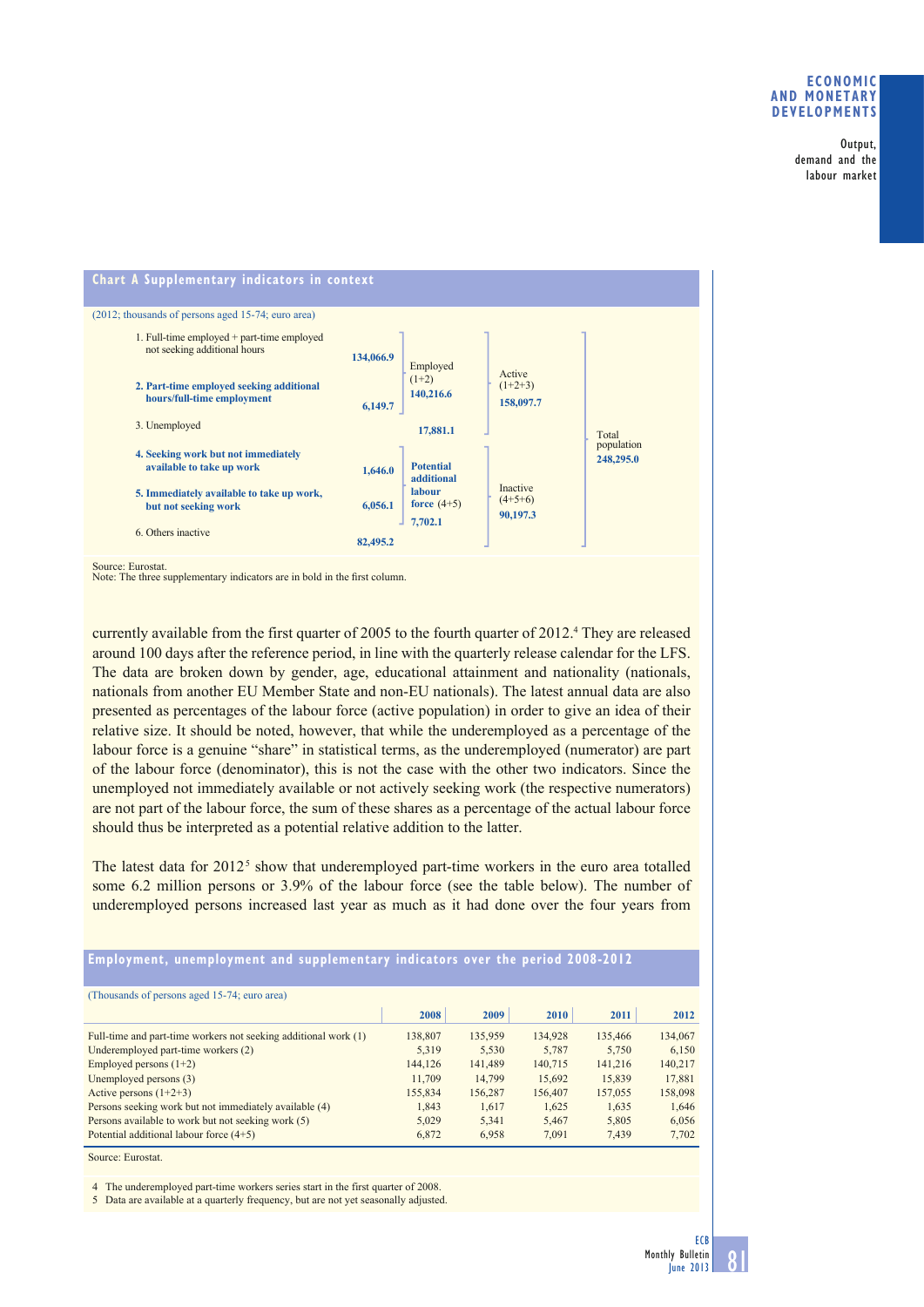

Source: Eurostat.

2008 to 2011. The potential additional labour force in the euro area includes 7.7 million people (4.8% of the labour force), most of whom are persons available for, but not seeking, work (78.6%), while the remainder are persons seeking work but not immediately available (21.4%). Furthermore, data for the potential labour force have followed different patterns since 2008. The number of persons seeking work but not immediately available decreased in 2009 and remained broadly stable thereafter up to 2012. However, the number of persons available for, but not seeking, work has steadily increased since 2008. The latter could be evidence of increasingly discouraged workers and could have resulted from the weak economic environment and the increased level of unemployment.

A gender distribution analysis of the full set of labour market indicators shows that, while men are the predominant gender in employment (55% in 2012) and unemployment (56% in 2012) statistics, women form the majority in these supplementary indicators. Chart B a) presents the total and gender breakdown of part-time workers and of those willing to work more. Underemployed part-time workers represent around 20% of the total number of persons working part-time. About 70% of underemployed persons are women. This is because, among other things, many more women than men work part-time. Taking this into account and looking at the relative shares by gender (Chart B b)), it can be seen that, compared with the total number of males working part-time, the male relative share is higher than that of women.

A similar outcome can be seen in the potential additional labour force indicators (Chart C). The shares of women and men in the category of persons available for, but not seeking, work were 60.5% and 39.5% respectively in 2012. The share of women in the category of persons seeking work but not immediately available was slightly lower (55.4% in 2012). Chart C also compares the 2012 data with the 2008 data. It shows how the potential additional labour force increased during the whole period for both women and men. However, the